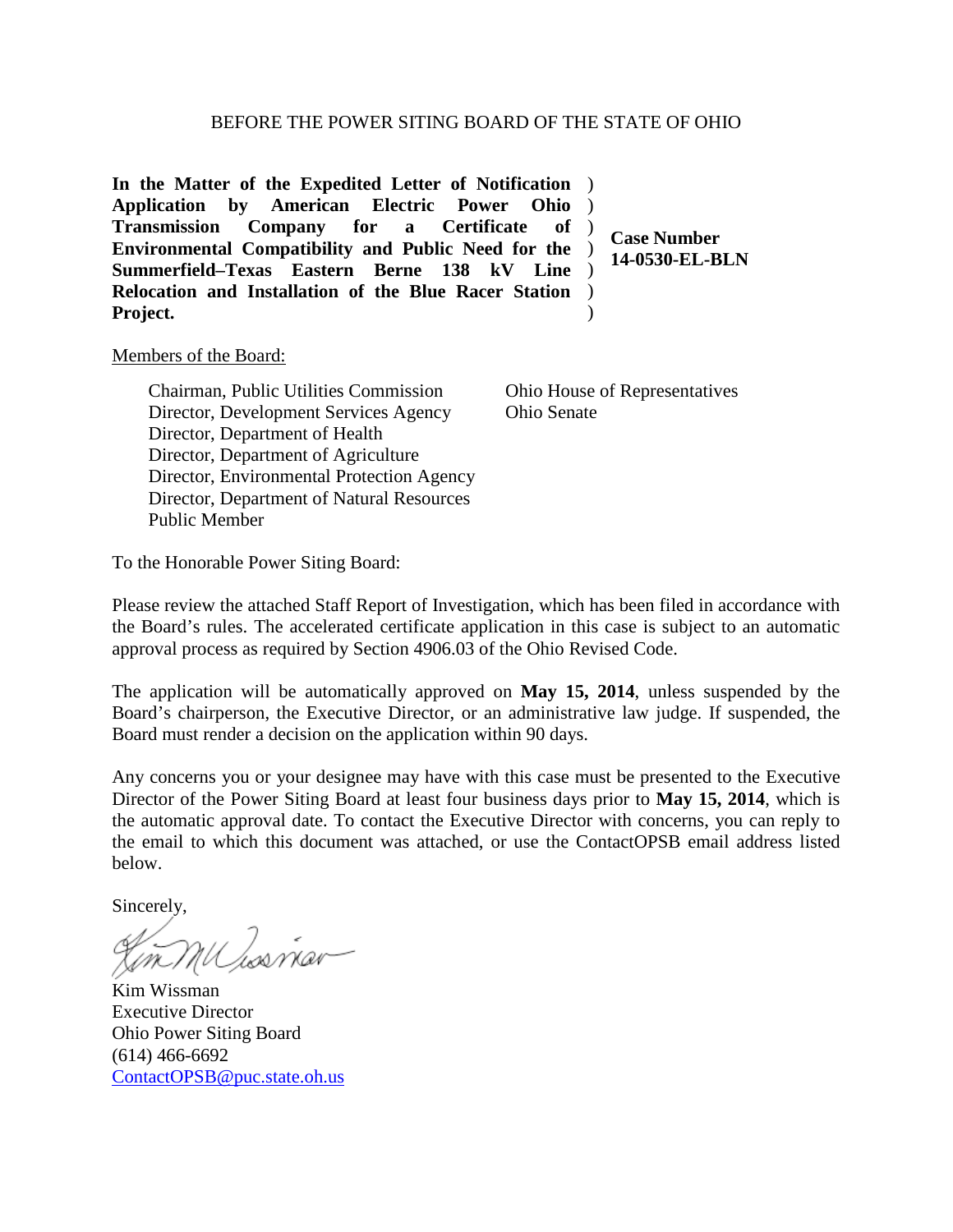## **OPSB STAFF REPORT OF INVESTIGATION**

| <b>Case Number:</b>                 | 14-0530-EL-BLN                                                                                                               |  |
|-------------------------------------|------------------------------------------------------------------------------------------------------------------------------|--|
| <b>Project Name:</b>                | Summerfield-Texas Eastern Berne 138 kV Transmission<br>Line Relocation and Installation of the Blue Racer Station<br>Project |  |
| <b>Project Location:</b>            | Monroe County, Ohio                                                                                                          |  |
| Applicant:                          | American Electric Power Ohio Transmission Company                                                                            |  |
| <b>Application Filing Date:</b>     | April 16, 2014                                                                                                               |  |
| <b>Filing Type:</b>                 | <b>Expedited</b> Letter of Notification                                                                                      |  |
| <b>Inspection Date:</b>             | April 25, 2014                                                                                                               |  |
| <b>Report Date:</b>                 | May 6, 2014                                                                                                                  |  |
| <b>Automatic Approval Date:</b>     | May 15, 2014                                                                                                                 |  |
| <b>Applicant's Waiver Requests:</b> | None                                                                                                                         |  |
| <b>Staff Assigned:</b>              | J. Pawley, J. Whitis, G. Zeto                                                                                                |  |

## **Summary of Staff Recommendations (see discussion below):**

|                                                                       | Application: $\boxtimes$ Approval $\Box$ Disapproval $\Box$ Approval with Conditions |
|-----------------------------------------------------------------------|--------------------------------------------------------------------------------------|
| Waiver: $\Box$ Approval $\Box$ Disapproval $\boxtimes$ Not Applicable |                                                                                      |

## **Project Description**

The purpose of this project is to relocate a portion of the Summerfield–Texas Eastern Berne 138 kilovolt (kV) transmission line and install a new 138 kV transmission switching station (Blue Racer Station). The transmission line work and associated station work is for a specific customer, Blue Racer Midstream, LLC. The project consists of a 550-foot western 138 kV relocation connecting the Summerfield–Texas Eastern Berne transmission line to the Blue Racer Station and a 520-foot eastern 138 kV relocation to connect the Summerfield–Texas Eastern Berne 138 kV transmission line and Blue Racer station to form the Blue Racer–Texas Eastern Berne 138 kV circuit. AEP estimates the cost of the project at \$2.5 million. Construction is expected to commence in June 2014 and be completed by November 2014.

#### **Site Description**

The project is located in Mead Township, Monroe County. There is adjacent industrial construction work occurring for the Blue Racer Midstream natural gas processing facility. Blue Racer has provided AEP with the necessary 1.6 acre fenced substation site and laydown area. The station site will be transferred to AEP Ohio Transco prior to operation. The area has numerous gas pipelines and industrial complexes nearby. The existing Texas Eastern industrial gas processing facility is located immediately north of the Blue Racer Station site. No significant vegetative clearing is required. No residential or institutional land uses are located within 1,000 feet of the proposed project area.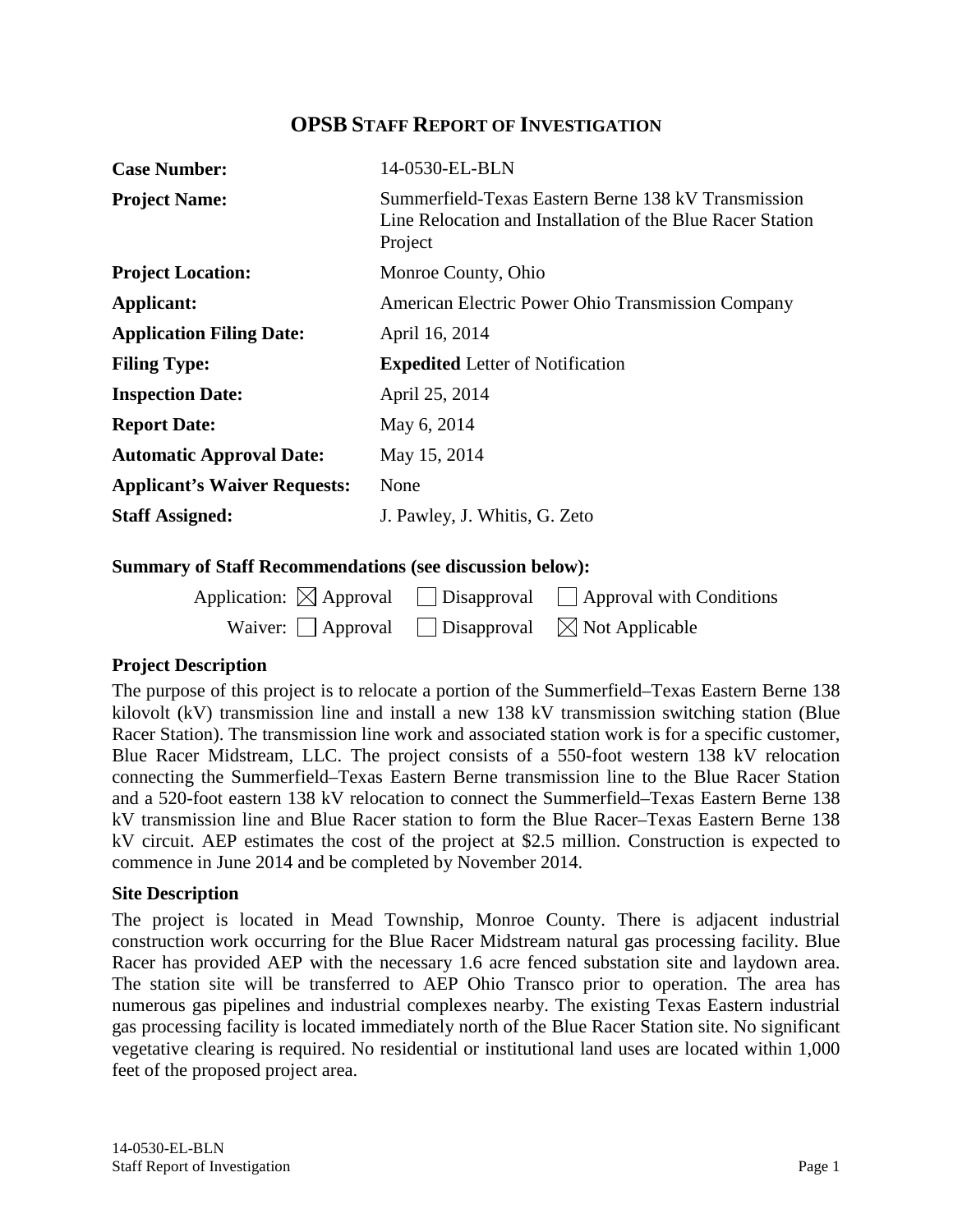# **Conclusion**

The construction of this project should pose only minimal negative social and ecological impacts. Staff recommends automatic approval of this case on May 15, 2014.